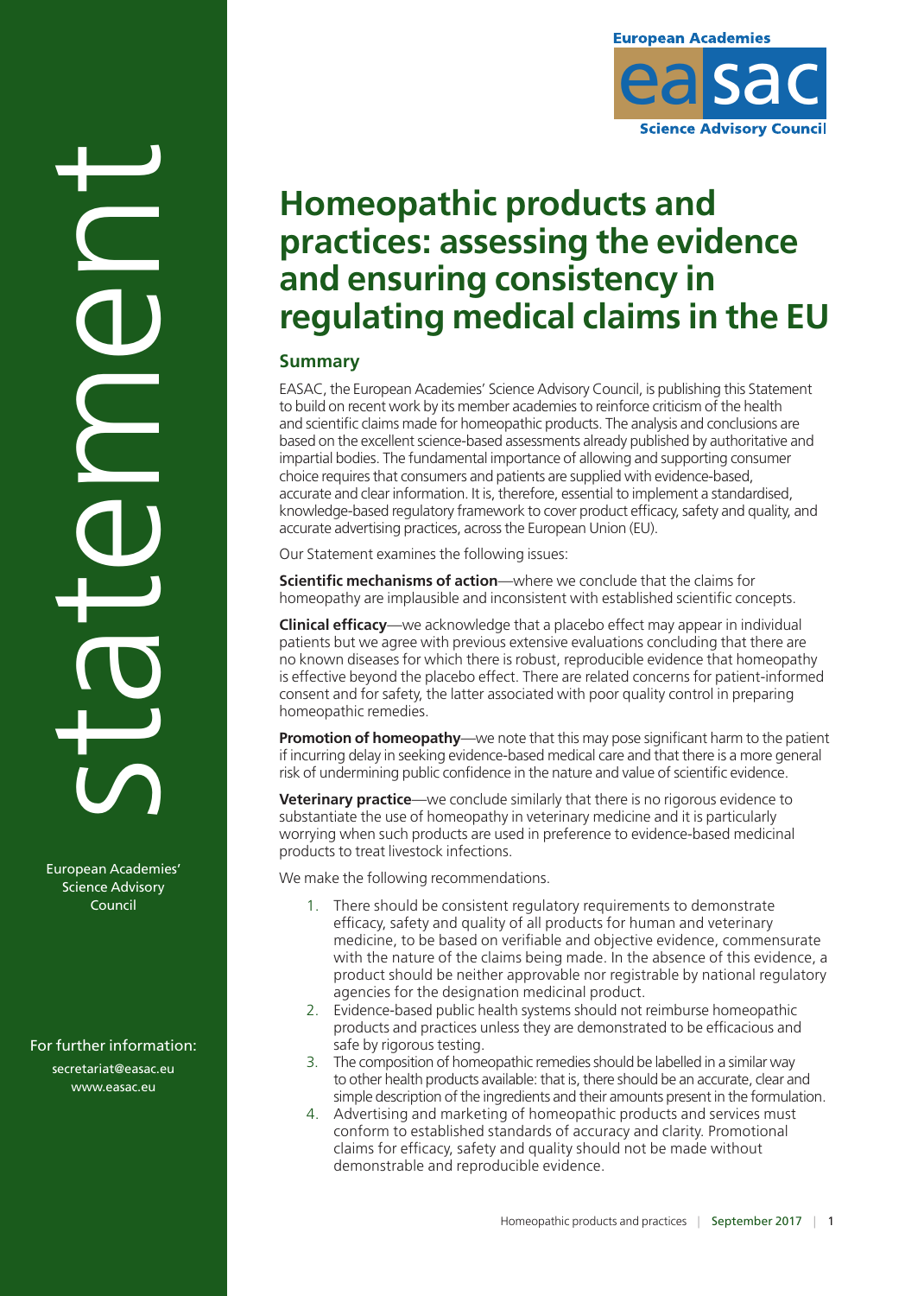# **Contents**

## **1 [Introduction](#page-2-0) 3 2 [Current status of homeopathy: market, regulation and perspectives](#page-3-0) 4** 2.1 [Market statistics](#page-3-0) 4 2.2 [Regulatory positions](#page-3-0) 4 2.3 [Previous work by academies and others](#page-4-0) 5 **3 [Key issues for evaluating and communicating evidence](#page-5-0) 6** 3.1 [Scientific implausibility of claims](#page-5-0) 6 3.2 [Clinical efficacy and placebo effects](#page-5-0) 6 3.3 [Quality control and safety](#page-6-0) 7 3.4 [Veterinary applications](#page-6-0) 7 3.5 [Labelling and marketing claims](#page-7-0) 8 3.6 [Public engagement](#page-7-0) 8 **4 [Conclusions and recommendations](#page-8-0) 9 Appendix 1 [EASAC Working Group](#page-9-0) 10 [References](#page-10-0) 11**

## **EASAC**

EASAC – the European Academies' Science Advisory Council – is formed by the national science academies of the EU Member States to enable them to collaborate with each other in giving advice to European policy-makers. It thus provides a means for the collective voice of European science to be heard. EASAC was founded in 2001 at the Royal Swedish Academy of Sciences.

Its mission reflects the view of academies that science is central to many aspects of modern life and that an appreciation of the scientific dimension is a pre-requisite to wise policy-making. This view already underpins the work of many academies at national level. With the growing importance of the European Union as an arena for policy, academies recognise that the scope of their advisory functions needs to extend beyond the national to cover also the European level. Here it is often the case that a trans-European grouping can be more effective than a body from a single country. The academies of Europe have therefore formed EASAC so that they can speak with a common voice with the goal of building science into policy at EU level.

Through EASAC, the academies work together to provide independent, expert, evidence-based advice about the scientific aspects of public policy to those who make or influence policy within the European institutions. Drawing on the memberships and networks of the academies, EASAC accesses the best of European science in carrying out its work. Its views are vigorously independent of commercial or political bias, and it is open and transparent in its processes. EASAC aims to deliver advice that is comprehensible, relevant and timely.

EASAC covers all scientific and technical disciplines, and its experts are drawn from all the countries of the European Union. It is funded by the member academies and by contracts with interested bodies. The expert members of EASAC's working groups give their time free of charge. EASAC has no commercial or business sponsors.

EASAC's activities include substantive studies of the scientific aspects of policy issues, reviews and advice about specific policy documents, workshops aimed at identifying current scientific thinking about major policy issues or at briefing policy-makers, and short, timely statements on topical subjects.

The EASAC Council has 29 individual members – highly experienced scientists nominated one each by the national science academies of EU Member States, by the Academia Europaea and by ALLEA. The national science academies of Norway and Switzerland are also represented. The Council is supported by a professional Secretariat based at the Leopoldina, the German National Academy of Sciences, in Halle (Saale) and by a Brussels Office at the Royal Academies for Science and the Arts of Belgium.

To find out more about EASAC, visit the website – www.easac.eu – or contact the EASAC Secretariat at secretariat@easac.eu

**page**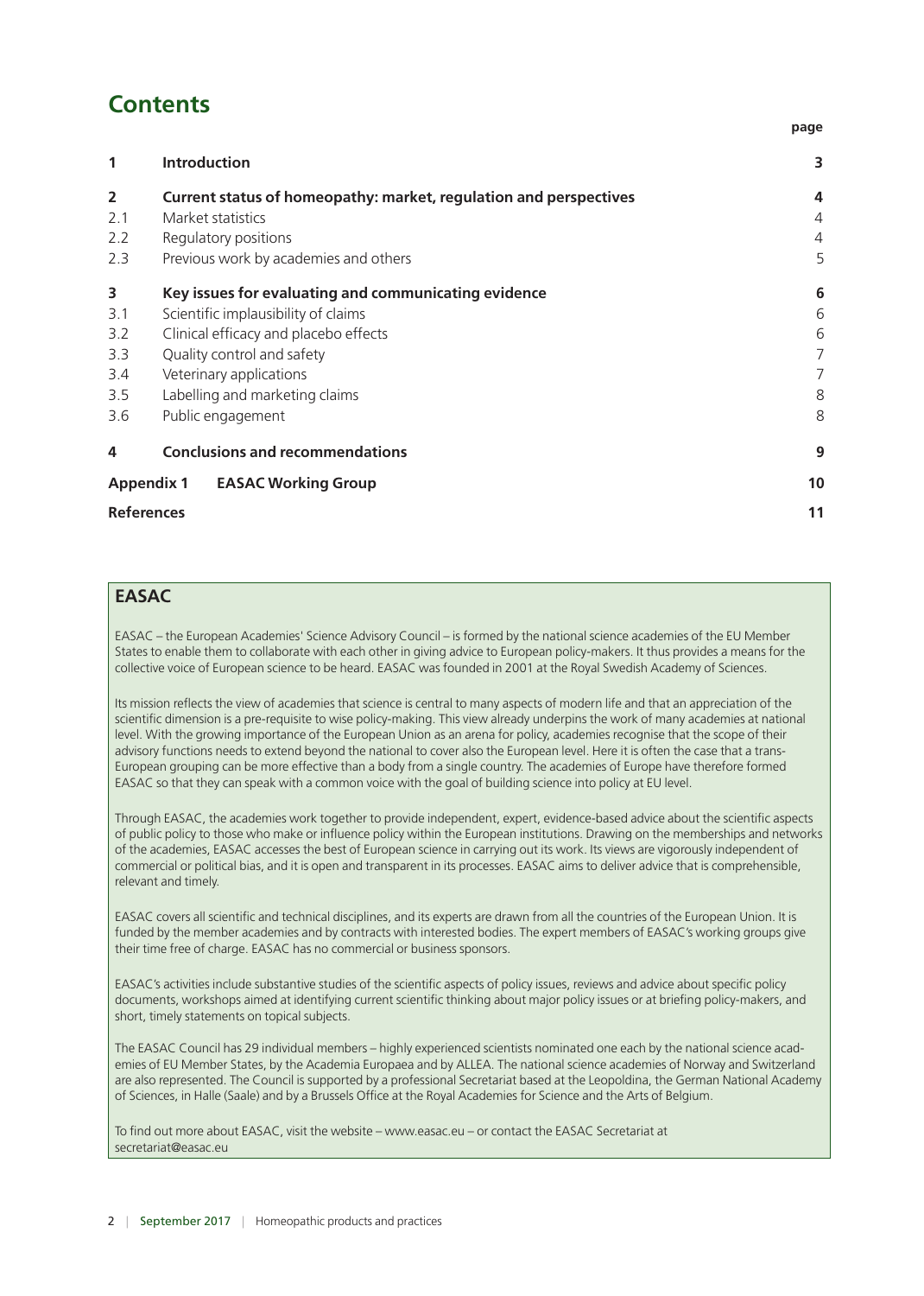## <span id="page-2-0"></span>**1 Introduction**

Homeopathy is a concept for the manufacture and use of various highly diluted products to treat diseases, which was created in 1796 by Samuel Hahnemann. His doctrine was based on 'like cures like', whereby a substance that causes a symptom is used to treat the same symptom in illness. A second central principle is the 'law of infinitesimals', which involves a process of serial dilution and shaking (succussion) that is asserted to increase potency. Some practitioners claim that homeopathy works by stimulating the body to heal itself.

Many scientists and medical doctors are very critical of the health claims made for homeopathic products and practices and consider the explanations advanced for their efficacy scientifically implausible.

EASAC is publishing this Statement to reinforce and reiterate this extensive and well-founded critique, and to encourage and support (1) policy-makers in the EU in taking a more explicitly evidence-based approach to assessing the claims for homeopathy and (2) all those interested in stimulating better public engagement with these contentious issues and in

improving consumers' rights to correct information. In preparing our Statement, EASAC is building on work already done by its member academies<sup>1</sup>, in particular the Royal Swedish Academy of Sciences (KVA, 2015). Our Statement is prepared with the help of an expert Working Group (Appendix 1) whose members were nominated by the constituent academies of EASAC.

We decided that our task was not to reanalyse all of the evidence available for or against the claims for homeopathic products but to draw upon the excellent science-based assessments performed by other authoritative and impartial bodies. Our purpose is not to seek the prohibition of homeopathic products, and we recognise the fundamental importance of allowing and supporting consumer choice. Rather, we aim to explore the policy dimensions for ensuring informed patient choice with the emphasis on 'appropriately informed', and for achieving a standardised knowledge-based, robust regulatory framework and sound advertising practices across the EU, which can apply equitably to all medicinal products, whatever their origins and whatever their mechanisms. Regulatory procedures for health

#### **Box 1 Wider strategic issues relating to complementary and alternative medicine (CAM) (including homeopathy)**

In a statement published in 2015, the Standing Committee of European Doctors (CPME)<sup>2</sup> expressed grave concern at the widespread lack of legal safeguards for patients who choose CAM; these products being mostly unregulated in many EU Member States may pose significant risks to the health and safety of patients. The CPME advised that legal measures are required to prevent providers of alternative practices and therapies from making unfounded promises and using misleading advertising.

The European Commission-funded Framework Programme 7 project CAMbrella aimed to develop a roadmap for future European research in CAM3. The project concluded, '*In general, CAM should be considered along the same scientific lines that apply to medical research…*'*.* One of the work streams in CAMbrella was to assess citizens' needs in terms of access to CAM, access to information about CAM, and quality of care. This analysis showed that there are multiple dilemmas and tensions in the public health ethics of CAM but recommended that public health ethics should pertain to CAM as to other forms of healthcare (Nissen *et al.* 2013). CAM ethical issues are discussed in detail in a recent special issue of the journal *Bioethics* (Smith *et al.* 2016).

In its Traditional Medicines Strategy for the period 2014–20234, the World Health Organization (WHO) has objectives to develop more coherence and consistency among countries. WHO priorities include promoting efficacy, safety and quality of traditional medicines by expanding the knowledge base, providing guidance on regulatory and quality assurance standards, and by supporting therapeutically sound use of appropriate traditional medicines by practitioners and consumers. Although the WHO strategy mentions homeopathy and anthroposophic medicine, it gives them little attention (by comparison with herbal medicines, for example) and does not explain how its priorities would be met in these categories. A case can be made that the WHO should develop a more sceptical and differentiated perspective on the claims, and the evidence available to substantiate those claims, of different categories of traditional medicine.

<sup>1</sup> The topic is of interest also to academies worldwide. For example, the Russian Academy of Sciences recently published a Statement to conclude that homeopathy has no scientific grounds and is not safe, http://klnran.ru/2017/02/memorandum02-homeopathy.

<sup>2</sup> CPME position paper on complementary and alternative treatments, adopted by CPME Board 23 May 2015, CPME 2013/130 Final, on www.cpme.eu/cpme-position-paper-on-complementary-and-alternative-treatments/.

<sup>3</sup> Final Report on Cambrella, A Pan-European research network for complementary and alternative medicine, 1 July 2013 and individual Work Package documents on www.cambrella.eu.

[www.who.int/medicines/publications/traditional/trm\\_strategy14\\_23/en.](www.who.int/medicines/publications/traditional/trm_strategy14_23/en)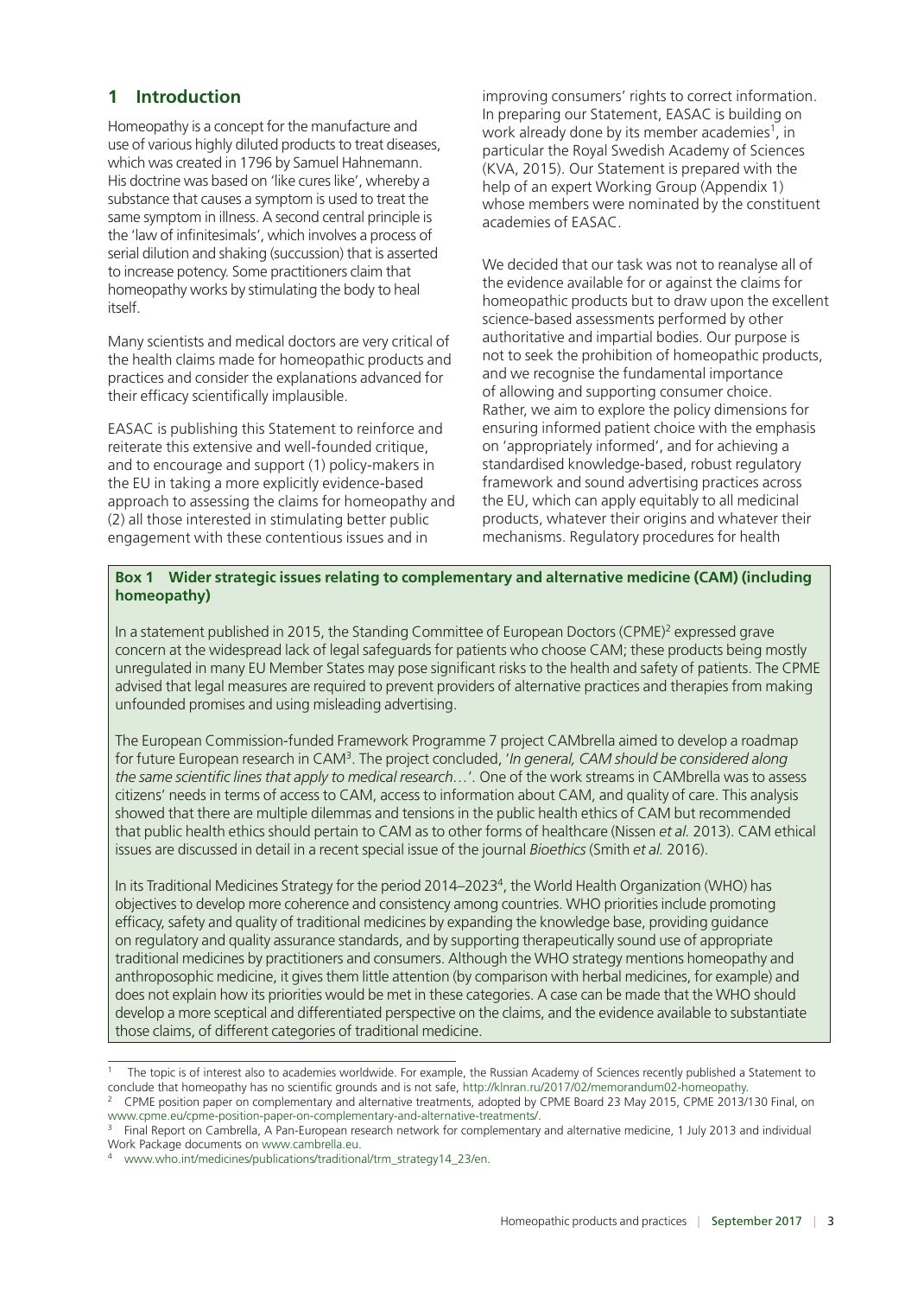<span id="page-3-0"></span>matters are of crucial importance and need to be based on excellent science.

Our recommendations are addressed to policy makers in EU institutions and in the Member States, to our academy members and others in the scientific and medical communities, and to all those who have a responsibility for outreach and informing public engagement. Our present focus is on homeopathy but in our preliminary EASAC deliberations we considered whether we should adopt a wider remit to cover other complementary and alternative medicine (CAM) products, for example to widen the scope to include herbal medicines and nutritional supplements. Other CAM products may be included in the concerns expressed by many in the scientific and medical communities about a lack of evidence base and inconsistencies in the operation of the EU product assessment system, which may emphasise product safety (harmlessness) but not efficacy (see Box 1 for further discussion). The Working Group advised that the claims for homeopathy were sufficiently distinctive to warrant a separate and focussed examination, although this Statement will also refer to issues that may be relevant more widely to consideration of CAM practices.

## **2 Current status of homeopathy: market, regulation and perspectives**

#### 2.1 Market statistics

According to data from the homeopathic producers group ECHAMP (the European Coalition of Homeopathic and Anthroposophic Medical Products, www.echamp.eu) in 2015 the market for homeopathic and anthroposophic medicinal products in the EU was greater than €1 billion. This market is growing by 6% annually and accounts for 7% of the total EU market for non-prescription medical products. The US market for homeopathic products is larger (greater than \$3 billion in 2015) and according to one analysis the homeopathy market worldwide will exhibit substantial annual growth up to 2024 (Transparency Market Research, TMR 2016).

In the EU, again according to ECHAMP data, the homeopathy sector, from manufacturing to sales, employs about 10,000 people, mainly in Germany, France, Italy and Spain, where the larger companies are located. The five largest companies account for about 70% of the sector. Pharmacies are the main channel for sale of homeopathic products.

The extent of homeopathic practices varies across European countries, as does the extent to which homeopathy is included in public health systems and national health insurance coverage. Homeopathy is at least partly reimbursed by social security or insurance in France and Belgium for example. Usage data obtained from social surveys may depend on the methodology employed as well as on the respondent knowing what a homeopathic product is. Recent comparative European data from a social survey<sup>5</sup> show that the proportion of the population using homeopathy (in the previous 12 months) ranged from 1% (for example, the UK, Denmark, Ireland, Norway, Poland and Sweden) to 2–4% (for example, Czech Republic, Estonia, Spain, Finland, Hungary, Portugal, Slovenia and the Netherlands), to 7–10% (for example, Belgium, Lithuania and Switzerland) and up to 11–13% (Austria, France and Germany). The ECHAMP 2015 review also shows that demand for homeopathic products (in terms of GDP-adjusted sales per head of population) was greatest in France, and Germany, then Bulgaria, Italy, Lithuania, Austria and Belgium. Recent industry growth was highest (but in some cases from a low starting point) in Bulgaria, Czech Republic, Ireland, Romania and Slovakia. According to ECHAMP data, the relative number of homeopathic prescribers (compared with population) is highest in Slovakia, Romania, Bulgaria and the Czech Republic.

## 2.2 Regulatory positions

Extensive description of the legal and regulatory status, government supervision and reimbursement status in EU and other European countries for homeopathy is provided by the Norwegian National Research Center on Complementary and Alternative Medicine<sup>6</sup>.

Homeopathy legislation for human applications derives from Directive 2001/83/EC as amended in Directive 2004/27. This Directive defines a homeopathic medical product<sup>7</sup> and requires Member States to ensure that such products can be registered without proof of therapeutic efficacy, provided there is a significant degree of dilution, from the original stock, to guarantee safety of the product (at least 1 in 10,000). Mutual Recognition and Decentralised Procedures manage the approval of homeopathic products, and these procedures are National Competent Authority-driven (with the European Medicines Agency, which provides the secretariat for a coordination group). The European Medicines Agency organised a workshop in 2006 to bring together the various homeopathic practitioners to hear their views

<sup>5</sup> Based on 2014 data from the European Social Survey (http://www.europeansocialsurvey.org) as discussed (February 2016) on http://www.natcen.ac.uk/blog/when-i-get-that-feeling-i-want-spiritual-healing-alternative-medicine-use-in-europe.

http://nafkam-camregulation.uit.no/therapies/homeopathy/.

 $7$  Article 1 in 2004/27: Homeopathic medical product is defined as a medical product prepared from homeopathic stocks in accordance with a homeopathic manufacturing procedure.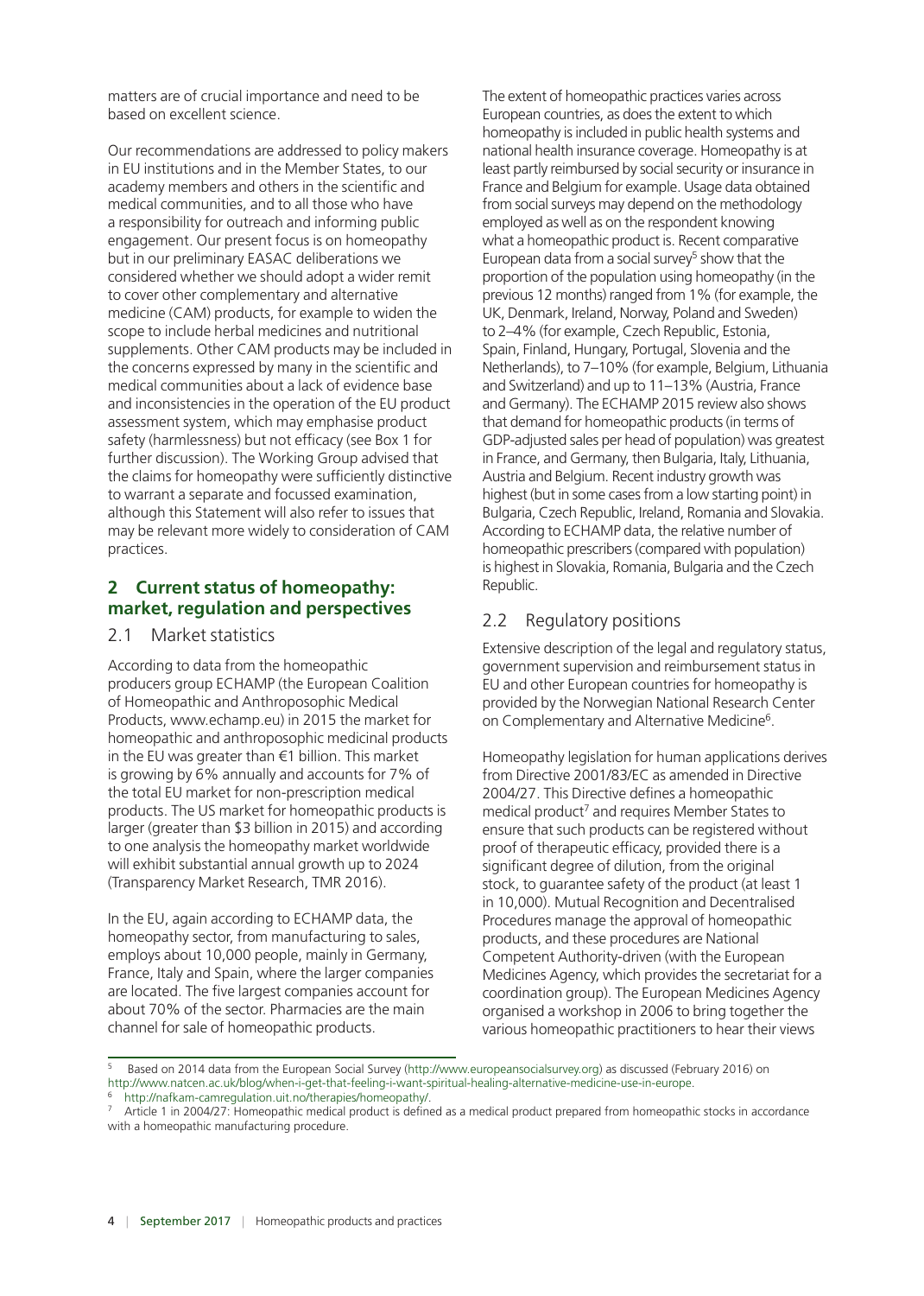<span id="page-4-0"></span>on reforming the system<sup>8</sup>. The National Competent Authorities participate in a network of the Heads of the Medicines Agencies and this network has a Homeopathic Medicinal Products Working Group  $(HMPWG)<sup>9</sup>$  with a remit that includes exchange of regulatory and scientific expertise and production of guidance on assessment.

In response to the EU Directive, Member States have introduced various regulatory schemes. Broadly, there are two possible procedures for registering homeopathic products:

- simplified registration scheme—if diluted enough to guarantee safety, but does not allow specification of a particular clinical indication;
- national rules scheme—submitting data on quality and safety allows the claim, if used within the homeopathic tradition, for specific conditions (minor symptoms and conditions, which do not require the supervision of a doctor).

However, in many Member States, once a product is on the market there may be relatively little control on how it is promoted and used.

## 2.3 Previous work by academies and others

## *Royal Swedish Academy*

In 2015, the Royal Swedish Academy of Sciences (KVA) made a critical statement in response to a report from the Swedish Medical Products Agency on how incorporation of anthroposophical homeopathic products into the Swedish directive on medicinal products could be constructed. KVA advised that this move would run counter to several of the fundamental principles about evidence-based medicine and medicinal products. In particular, KVA opposed the use of the term 'medicinal product' for substances lacking scientifically documented effects, noting that there is no scientific evidence for clinical effects of homeopathic preparations and that high dilution rules out effects by any known mechanisms. If any product might be considered to have effects justifying its use for treatment of disease, it should be evaluated by the same standards as other candidate drugs.

Recently the Swedish Ministry of Health has announced that the traditional exemption for anthroposophical homeopathic products (allowing specification of a

clinical indication without substantial evidence of efficacy) will be renewed only for another 2 years. After a further 3-year transition phase, such anthroposophical products would have to follow the same route to registration as other homeopathic products.

## *Hungary*

In a brief statement in 2015, the Hungarian Academy of Sciences Section of Medical Sciences expressed support for the KVA work and concluded that homeopathic products should follow the same strict scientific standards as 'normal' drugs<sup>10</sup>.

#### *UK*

In 1999, the Royal Society submitted comments critical of CAM to the UK parliamentary House of Lords inquiry into CAM including homeopathy $11$ , noting the importance of careful evaluation of effectiveness and safety and supporting the values and methods of verifiable science: that is, requiring an evidence base from clinical research. When the UK medicines regulatory agency introduced the national rules scheme in 2006, criticism was expressed by the Royal Society together with the Academy of Medical Sciences on the grounds that efficacy claims should always be based on rigorous and objective evidence. A comprehensive assessment by a UK parliamentary inquiry (House of Commons, 2010) also concluded that the evidence for efficacy of homeopathy products was weak and scientifically implausible and that '*In our view, the systematic reviews and meta-analysis conclusively demonstrate that homeopathic products perform no better than placebo.*' This parliamentary committee also noted that the rigorous scrutiny on safety, quality and efficacy, applied by the UK medicines regulatory agency before medicines can be used by patients, was not applied to homeopathic products—but should be. The UK Government was urged to withdraw public funding and medicines licensing from homeopathy.

#### *Australian National Health and Medical Research Council*

A comprehensive assessment of evidence (NHMRC, 2015)<sup>12</sup> by the Australian Government's National Health and Medical Research Council analysed 57 systematic reviews on 68 health conditions. These conditions included rheumatoid arthritis, radiodermatitis, stomatitis due to chemotherapy,

Report on EMEA workshop on homeopathic medicinal products, http://www.ema.europa.eu/docs/en\_GB/document\_library/ Report/2009/11/WC500012237.pdf.

<sup>9</sup> www.hma.eu/380.html.

<sup>10</sup> http://goo.gl/WMnxjC.

<sup>11</sup> https://royalsociety.org/~/media/Royal\_Society\_content/policy/publications/1999/10080.pdf.

<sup>12</sup> Also discussed by P Glasziou, who chaired the Working Party, 16 February 2016, o[n www.blogs.bmj.com/bmj/2016/02/16/paul-glasziou](www.blogs.bmj.com/bmj/2016/02/16/paul-glasziou-still-no-evidence-for-homeopathy)[still-no-evidence-for-homeopathy.](www.blogs.bmj.com/bmj/2016/02/16/paul-glasziou-still-no-evidence-for-homeopathy)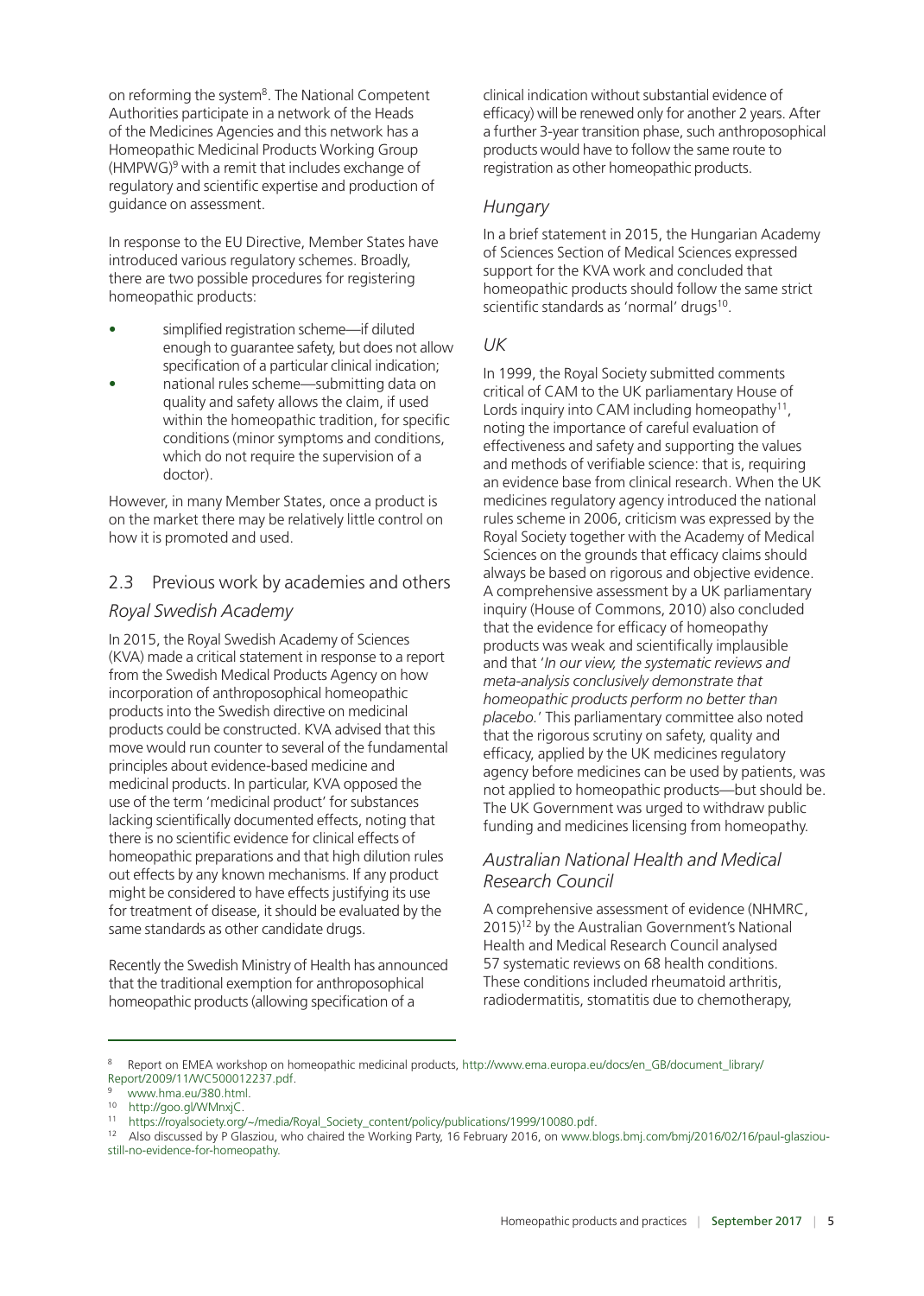<span id="page-5-0"></span>HIV, asthma, anxiety, depression, attention-deficit– hyperactive disorder (ADHD) in children, malaria and stroke, although claims for these last indications and others were based on only a single study. The Australian review concluded that there are no known diseases for which there is reliable evidence that homeopathy is effective and advised that '*Homeopathy should not be used to treat health conditions that are chronic, serious or could become serious*'.

## **3 Key issues for evaluating and communicating evidence**

In reviewing the outputs from the initiatives described in the preceding chapter, and considering the evidence available from other peer-reviewed sources, the Working Group identified a range of key issues to inform the EASAC recommendations.

## 3.1 Scientific implausibility of claims

Many homeopathic remedies are prepared from substances that have been diluted so many times that none of the original substance remains. Some homeopathic practitioners believe that, as a result of the succussion process, the original substance leaves an 'imprint' of itself on the water.

An explanation of a mechanism of action should be both scientifically plausible and demonstrable but the justifications of homeopathy have not fulfilled these criteria (House of Commons, 2010; Grimes, 2012). In general, the claims for homeopathy run counter to a very large body of evidence on the dose–response relationship in medicine and its long-established explanation in terms of drug–receptor interaction (see, for example, Tallarida and Jacob, 1979), a central principle in pharmacology that continues to be substantiated in more recent research (see, for example, Aronson, 2007). There is lack of scientific support for all the various mechanisms claimed in homeopathy, for example vitalism, electromagnetic signals and water memory (Grimes, 2012).

In particular, as discussed by the Working Group, detailed scientific analysis of the influence of dissolved species on the structure and dynamics of water has refuted the homeopathic claim that water retains a memory even long after the last molecule of homeopathic entity has been removed by serial dilution. The impact of dissolved species on water is short-range (of the order of nanometres, 10−9 metres), does not extend beyond their immediate hydration layer and does not demonstrate any long-term (nanoseconds, 10−9 seconds or even shorter) cooperative effect: the predictions from theoretical scientific studies

are in agreement with the results of spectroscopic measurements and emphasise the untenability of ideas about long-range molecular order effects in space and time (Anick, 2004; Cowan, 2005; Texeira, 2007; Jungwirth, 2011; Stirnemann *et al.* 2013). Thus, the homeopathy proposition that efficacy can be explained by a long-term memory of water has been proved scientifically unfounded and implausible (Texeira, 2007; Jungwirth, 2011).

## 3.2 Clinical efficacy and placebo effects

The outputs from the authoritative bodies discussed in section 2 are substantiated by the conclusions from other major reviews. These include the following:

- 1. Comprehensive literature analysis of 110 homeopathy trials and 110 matched conventional medicine trials, exploring issues for random variation, publication bias and placebo effect (Shang *et al.* 2005). The finding from this assessment is compatible with the notion that the clinical effects of homeopathy are placebo effects.
- 2. An assessment of five large meta-analyses of homeopathy trials, including Shang *et al.* (2005), concluded that they all yielded the same conclusion (Goldacre, 2007). After excluding methodologically inadequate trials and accounting for publication bias and likely random statistical variation, this evaluation confirmed that homeopathy produced no statistically significant effect over placebo.
- 3. The continuing work of the Cochrane Reviews is also particularly important because their systematic assessments are characterised by rigorous peer-reviewed protocols, standardised evaluation procedures and transparent data analysis. Cochrane Reviews of homeopathy treatments include those for asthma, dementia, induction of labour, ADHD, irritable bowel syndrome and influenza. For each of these indications, the review concluded that there was no or insufficient evidence to reliably assess a possible effect of homeopathy<sup>13</sup>.

Working Group discussion emphasised that the therapeutic effect of the homeopathic preparation as perceived by the patient will be due to its placebo effect. In addition to the placebo effect, other phenomena such as the natural course of the illness and regression to the mean, may contribute to the overall perception that homeopathy is of benefit. In any case, it raises issues of concern for patient-informed consent when the health practitioner recommends products that they know are biologically ineffective. Moreover, the Working

[http://www.cochrane.org/search/site/homeopathy.](http://www.cochrane.org/search/site/homeopathy)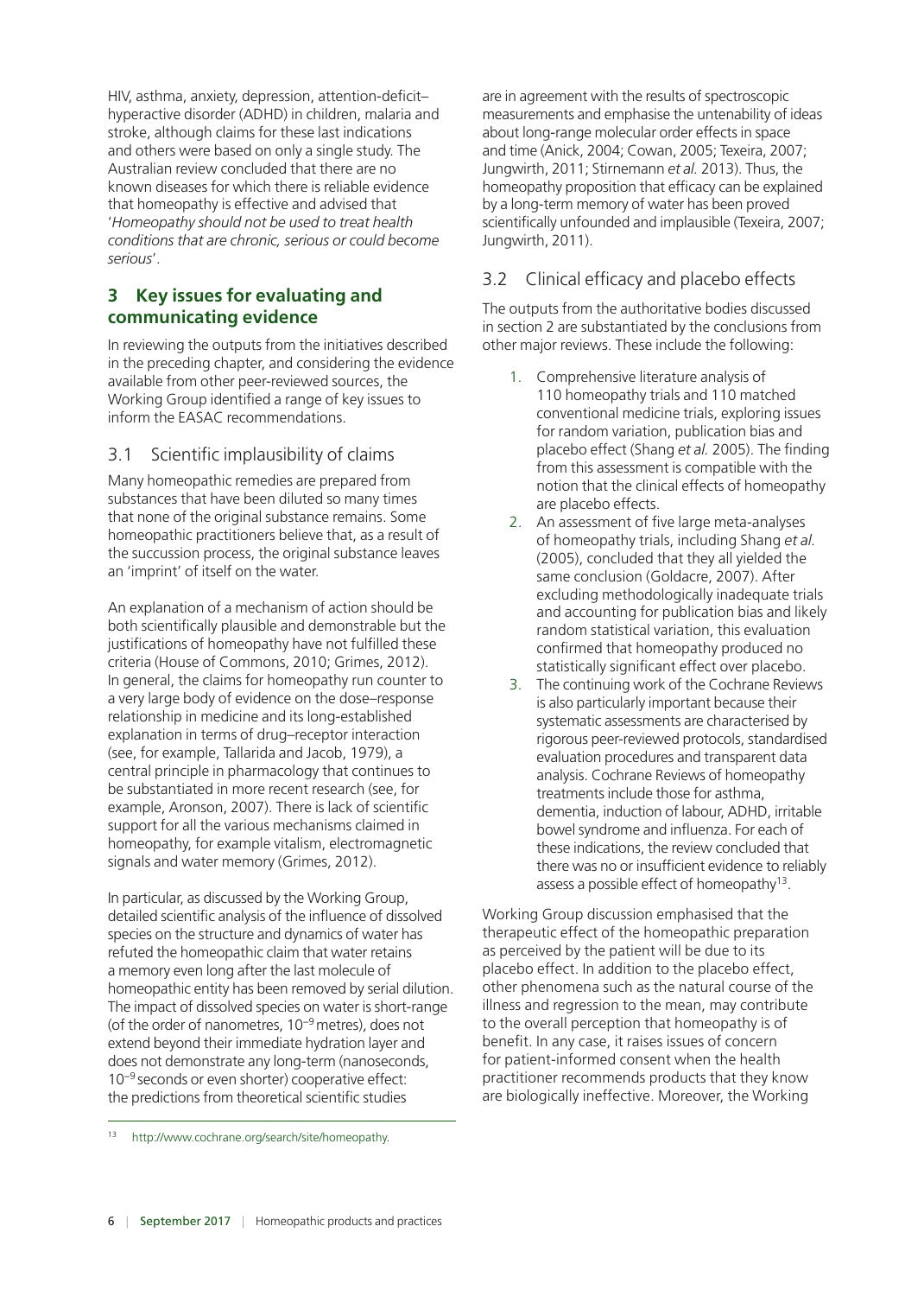<span id="page-6-0"></span>Group emphasised that the benefit of any placebo effect may be offset by significant harms in homeopathy practice. The use of a homeopathic product by a patient may delay the seeking of more appropriate, evidence-based, medical care: examples of harm incurred are discussed in the sources cited previously (House of Commons 2010; CPME (see footnote 2)). This harm may be exacerbated by a routine feature of homeopathic marketing practice, which is to denigrate mainstream medicine (Goldacre, 2007). More general harm also accrues in consequence of public confusion about the nature and value of scientific evidence in decision making.

As noted in section 2, some Member States allow the use of homeopathic products in public health systems to be reimbursed. The Working Group advised that in the absence of robust evidence for efficacy, reimbursement listing should be reconsidered—a standard medicines policy instrument in times of austerity (Vogel *et al.* 2016) that should certainly be extended to homeopathic products.

Space does not now allow a full review of the literature discussing the efficacy of homeopathy, but contested claims were discussed further in a debate published in the *British Medical Journal* (Fisher and Ernst, 2015). We provide in Box 2 a list of disparate sectoral sources

of some of those who support or promote the claims of homeopathy and can provide leads to their own research.

## 3.3 Quality control and safety

Although it has been customarily assumed that a homeopathic preparation is diluted to a degree where there should be no safety concerns, this may not necessarily happen in practice. For example, in a recent US Food and Drug Administration (FDA) investigation, severe adverse events, including infant deaths, were found to have been reported for homeopathic teething products (Abbasi, 2017). The toxicity was associated with varying levels of the starting material, belladonna, in the product. This, and other US evidence (Abbasi, 2017), raises important issues for regulatory oversight to ensure product quality control, assess safety and provide patient information on homeopathic products.

## 3.4 Veterinary applications

The use of homeopathic products in veterinary medicine is also controversial, and the recent implementation of EU rules risks undermining science-based farming practices. The European Commission Regulation EC No. 889/200814 lays down

#### **Box 2 Sector sources of information on homeopathy claims**

Among the interest groups of those who use, evaluate, manufacture, support or promote homeopathic products and services are the following:

AESGP: Association of the European Self-Medication Industry, **www.aesgp.eu**

ECHAMP: European Coalition of Homeopathic and Anthroposophic Medical Products, **www.echamp.eu**

CAMDOC: Alliance of ECH, ECPM and others, **www.camdoc.eu**

ECCH: European Central Council of Homeopaths, **www.homeopathy-ecch.eu**

ECH: European Committee for Homeopathy, **www.homeopathyeurope.org**

ECPM: European Council of doctors for Plurality in Medicine, **www.ecpm-europe.ch**

EFCAM: European Forum for Complementary and Alternative Medicine, **www.efcam.eu**

EFHPA: European Federation of Homeopathic Patients' Associations, **www.efhpa.com/cms**

EFPAM European Federation of Patients' Associations for Anthroposophic Medicine, **www.efpam.eu**

EUROCAM: Network of European organisations representing CAM patients, professionals and others, **www.cam-europe.eu**

HRI: Homeopathy Research Institute, **www.hri-research.org**

IAAP: International Association of Anthroposophic Pharmacists, **www.iaap.org.uk**

ISCMR: International Society for Complementary Medicine Research, **www.iscmr.org**

IVAA, International Federation of Anthroposophic Medical Associations, **www.ivaa.info**

WHAO: World Homeopathy Awareness Organization, **www.worldhomeopathy.org**

<sup>14</sup> [https://ec.europa.eu/agriculture/organic/eu-policy/eu-legislation\\_eu.](https://ec.europa.eu/agriculture/organic/eu-policy/eu-legislation_eu)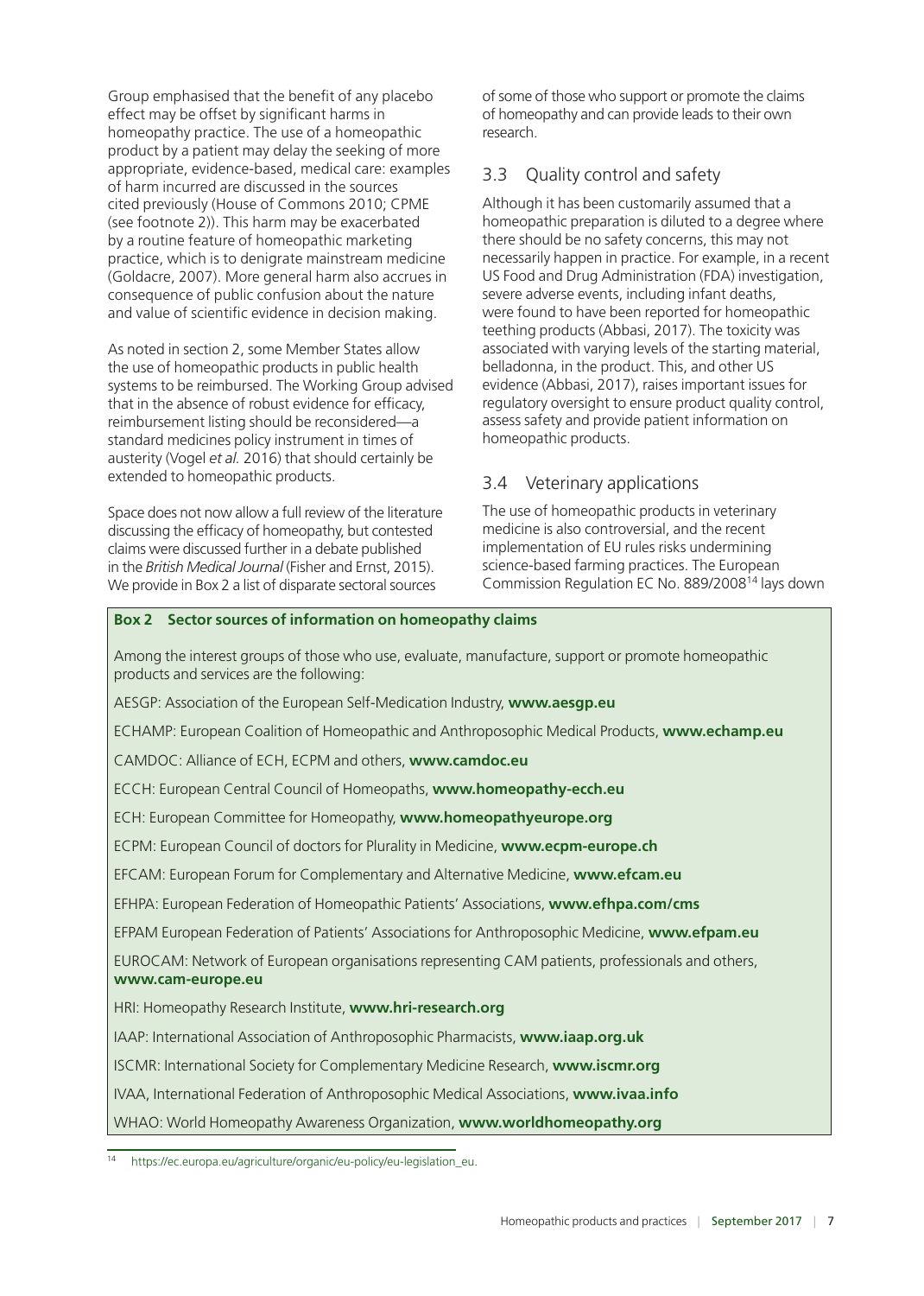<span id="page-7-0"></span>detailed rules for production and labelling of organic products. Article 24 of this Regulation specifies that organic farmers should use homeopathic products in preference to antibiotics and other evidence-based veterinary treatments. Although an antibiotic can be used subsequently if the homeopathic remedy is found ineffective, this risks delay with potential harm for livestock and spread of the infection to other animals.

A recent comprehensive systematic review of the scientific literature on homeopathy in farming (Doehring and Sundrum, 2016) evaluated whether such remedies could replace the use of antibiotics for infectious disease or growth promotion (antibiotics are now banned for livestock growth promotion in the EU). This review noted that some studies were in favour of homeopathy, but that there was large heterogeneity in conditions, study conduct and the scientific quality of trials. The results from those studies supporting homeopathy lacked reproducibility and the systematic review concluded, '*Within the studies considered, the use of the same remedy administered to the same species with a comparable medical condition was never repeated*' and '*Replacing or reducing antibiotics with homeopathy currently cannot be recommended unless evidence of efficacy is reproduced by randomised clinical trials and proven in various farm practice conditions.*' 15

Thus, while EASAC recognises the strategic importance of attempts to reduce antibiotic use in animals as part of broader efforts to control the problem of antibiotic resistance in patients (EASAC and FEAM, 2016), the use of non-scientific alternatives is not advisable. The proliferation of unfounded homeopathic practices should not be encouraged in either veterinary or human medicine.

#### 3.5 Labelling and marketing claims

As emphasised by the UK House of Commons inquiry (2010), deficient labelling lends a spurious medical legitimacy to homeopathic products. The problem is exacerbated because, although EU labelling regulations usually require all pre-packaged products to contain a list of ingredients and quantities, an exception is made for homeopathic products, which are labelled with the scientific name of the stock material followed by degree of dilution. It is unlikely that the user understands that

there is no active ingredient, or only a minuscule amount thereof, in the final preparation (Hansson, 2013).

EU legislation provides for consumer law protection, specifying advertising standards on evidence-based claims. The EU Directive 2005/29/EC on Unfair Commercial Practices prohibits misleading marketing but, with regard to health-related claims, the Directive notes that such claims may already be covered at the European Commission level by other specific legislation, for example on medicinal products. EU Member States interpret the EU intention to control misleading claims more or less stringently. For example, in 2016, the UK Advertising Standards Authority announced that it had seen no robust evidence that homeopathy works. The Advertising Standards Authority advised that *'Practitioners should therefore avoid making direct or implied claims that homeopathy can treat medical conditions.*' 16

Also in late 2016, the US Federal Trade Commission (FTC) announced a new Enforcement Policy Statement on Marketing Claims for Over-the-Counter (OTC) Homeopathic Drugs<sup>17</sup>. This policy statement explains that the FTC will hold efficacy and safety claims for homeopathic drugs to the same standard as other products making similar claims. That is, companies must have competent and reliable scientific evidence for health-related claims. However, for the vast majority of homeopathic drugs, the policy statement observes *'the case for efficacy is based solely on traditional homeopathic theories and there are no valid studies using current scientific methods showing the product*'*s efficacy. As such, the marketing claims for these products are likely misleading in violation of the FTC Act.*' This is an important international development although there is still scope for the US federal agencies – including the FDA – to improve harmonization of their approaches to regulating homeopathic products, and in particular to reconsider the OTC status of products that do not meet the same standards of proof applied to conventional medicines (Podolsky and Kesselheim, 2016)18.

## 3.6 Public engagement

The continuing popularity of homeopathic products worldwide might be taken as demonstrating an unfortunate point – that scientific evidence is not always

<sup>15</sup> An accompanying press release summarises the conclusion '*There is insufficient evidence to support the use of homeopathy in food producing animals as a way to prevent or treat infectious diseases*.' See www.bmj.com/company/wp-content/uploads/2016/12/ vet-record-homeopathy-livestock.pdf. The systematic review is also discussed in detail by a group of experts (December 2016) on www. sciencemediacentre.org/expert-reaction-to-literature-review-on-efficacy-of-homeopathy-in-livestock.

<sup>&</sup>lt;sup>16</sup> 'Advertising standards for homeopathy', 29 September 2016, www.asa.org.uk/news/advertising-standards-for-homeopathy.html.<br><sup>17</sup> ETC Press Relaxe 15 November 2016 'ETC issues enforcement policy statement regarding marke 17 FTC Press Release 15 November 2016 'FTC issues enforcement policy statement regarding marketing claims for over-the-counter homeopathic drugs. On www.ftc.gov/news-events/press-releases/2016/11/ftc-issues-enforcement-policy-statement-regarding-marketing. Text of the Federal Register notice is on www.ftc.gov/policy/federal-register-notices/federal-trade-commission-enforcement-policy-statement-marketing.

<sup>18</sup> For further information on how the FDA regulates homeopathic remedies, see the National Centre for Complementary and Integrative Health, [https://nccih.nih.gov/health/homeopathy.](https://nccih.nih.gov/health/homeopathy)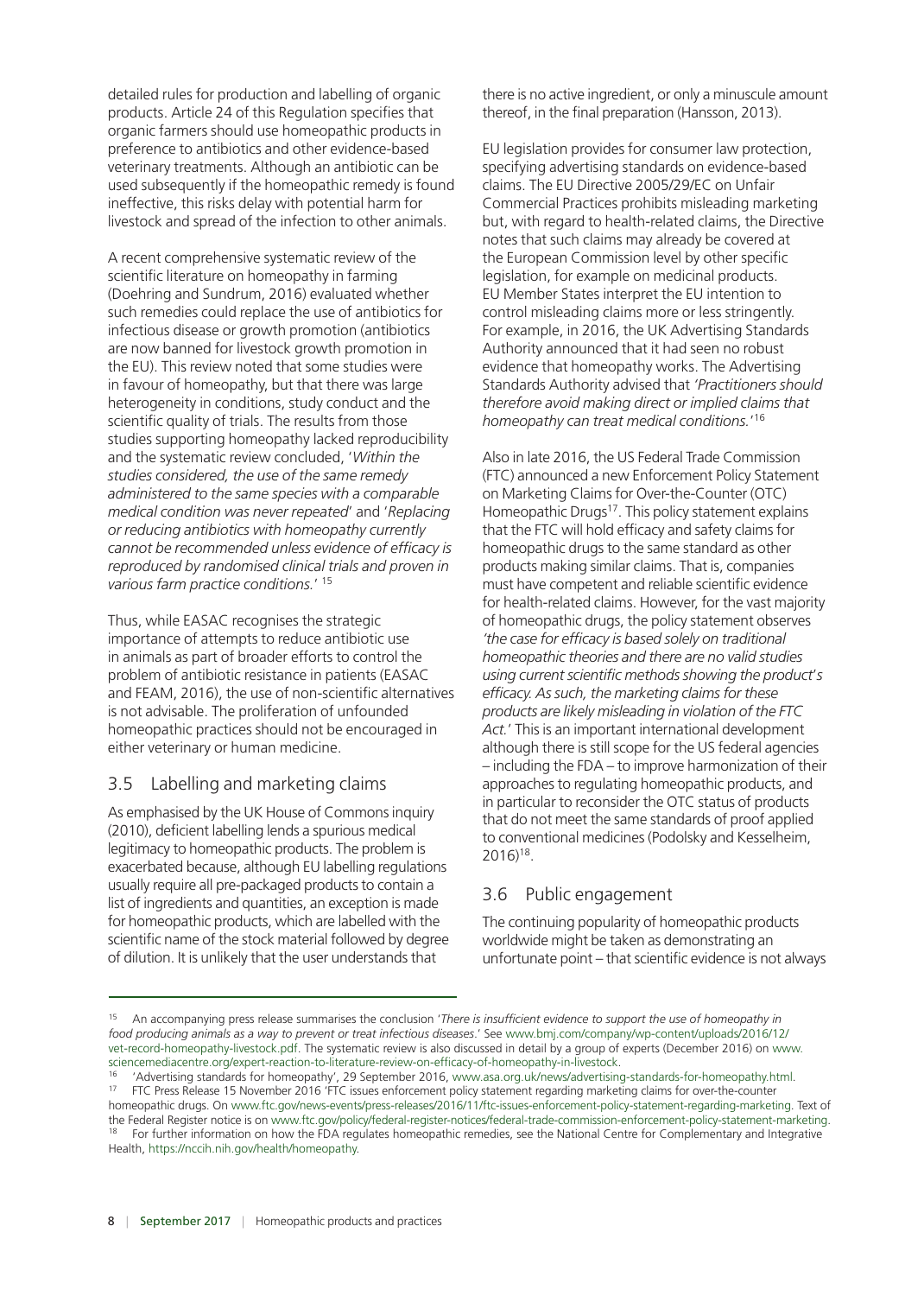<span id="page-8-0"></span>relevant to the policy maker nor understood by the public-at-large. In this eventuality, there might be only limited room for optimism that EASAC and others – in reiterating that homeopathic products and practices lack proof of efficacy– could influence the present situation.

However, the recent decline in the use of homeopathy in public health services in some Member States (for example, the UK National Health Service (Samarasekera, 2007)) might be interpreted as the gradual professional and public response to the accumulating advice on lack of evidence for efficacy. A recent case study (Crawford, 2016) of the UK Glasgow Homeopathic Hospital concluded that homeopathy advocates have been unsuccessful in maintaining and repairing moral legitimacy for homeopathy and suggests that there is an encouraging development towards open and transparent accountability for using limited public resources to maximise society's health and well-being.

The Working Group emphasised that there is much still to be done to inform public engagement. For example, it has been observed that public support for homeopathy might be partly because it is often confused with natural products such as herbal medicines; although many herbal medicines are unproven, some may have scientific plausibility, unlike homeopathy (Samarasekera, 2007).

Among key groups who shape public attitudes are journalists, and it has been shown that journalists' attitudes to homeopathy influence their reporting (Arendt, 2016). Therefore, engaging with journalists in their function as 'gatekeepers' of scientific knowledge is a critical task in facilitating the better dissemination of evidence-based scientific knowledge (Arendt, 2016). Academies of science have a responsibility to help lead the discussion.

## **4 Conclusions and recommendations**

There must be parity of assessment in medicine. EASAC agrees that '*There cannot be two kinds of medicine – conventional and alternative. There is only medicine that has been adequately tested and medicine that has not …*' (Angell and Kassirer, 1998). As noted in section 1, the purpose of the present Statement is to explore the issues surrounding the objective to hold homeopathy to the same scientific standards of proof as any other form of medicine. The level of evidence furnished must always be commensurate with the claims being made. Academies worldwide have significant interest in examining the issues for a wide range of approaches in medicine and emphasise the common need to generate robust scientific evidence<sup>19</sup>.

Based on the Working Group discussion of the points presented in the previous sections of this Statement, EASAC makes the following conclusions.

- Any claimed efficacy of homeopathic products in clinical use can be explained by the placebo effect or attributed to poor study design, random variation, regression towards the mean, or publication bias. Among these, the placebo effect can be of value to the patient but there are no known diseases for which there is robust, reproducible evidence that homeopathy is effective beyond the placebo effect.
- Homeopathy raises issues of concern for patient-informed consent if health practitioners recommend products that they know are biologically ineffective.
- There are also potential safety concerns for homeopathic preparations because of poorly monitored production methods, and these require greater attention to quality control and assessment of adverse effects.
- The scientific claims made for homeopathy are implausible and inconsistent with established concepts from chemistry and physics. In particular, the memory effects of water are too short-range and transient (occurring within the nanometre and nanosecond range) to account for any claimed efficacy.
- The promotion and use of homeopathic products risks significant harms. First, by incurring delay in the patient seeking appropriate, evidence-based, medical attention or, even worse, deterring the patient from ever doing so. Secondly, by generally undermining patient and public confidence in the nature and value of scientific evidence for decision making in health care and other societal priorities.
- In the absence of similarly robust evidence for homeopathic products in veterinary medicine, it is an error to require organic farmers to use these products in preference to prevention or treatment for which there is demonstrable efficacy and an established mode of action.

EASAC recommends the following.

• There should be a consistent regulatory requirement for claims for the efficacy, safety and quality of all medicinal products to be based on verifiable and objective evidence,

<sup>19</sup> For example, the The InterAcademy Medical Panel symposium in 2015 'Exploring traditional medicine', [http://www.iamp-online.org/](http://www.iamp-online.org/content/exploring-traditional-medicine) [content/exploring-traditional-medicine.](http://www.iamp-online.org/content/exploring-traditional-medicine)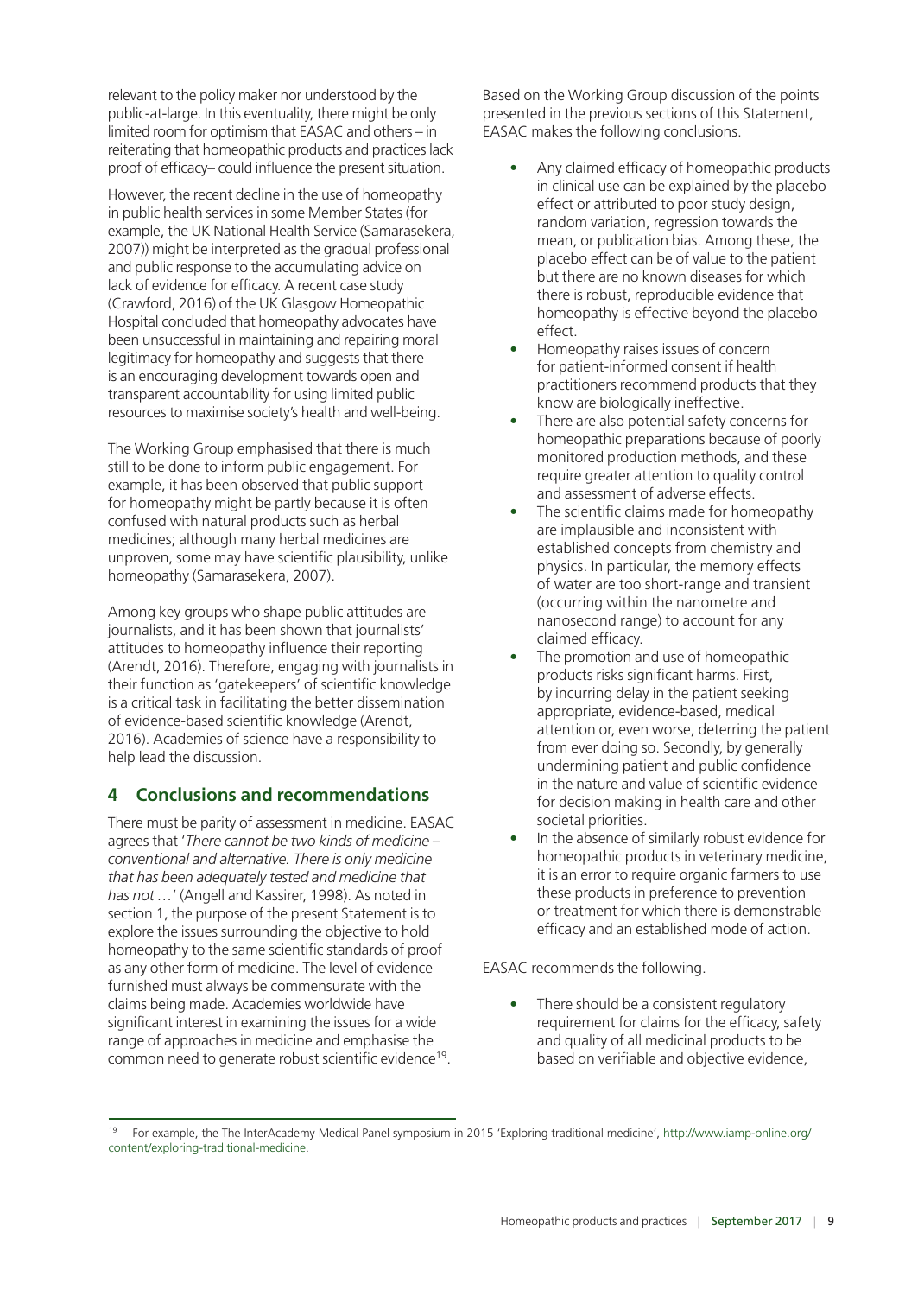<span id="page-9-0"></span>commensurate with the claims being made. The necessity for robust data applies to products for both human and veterinary medicine. In the absence of such robust and verifiable evidence, a product should not be approvable by national regulatory agencies for the designation medicinal product.

- Public health-system budgets are under increasing pressure. Evidence-based public health systems should not offer reimbursement for homeopathic products and services unless they are demonstrated to be efficacious and safe by rigorous testing.
- The composition of homeopathic products should be labelled in a similar way to other health products available in the pharmacy (OTC) or elsewhere. That is, the current exceptional labelling permitted for homeopathic products should be replaced by a simple description of the ingredients and their amounts present in the formulation.

• Advertising and marketing of homeopathic products and services must be regulated to be accurate and clear: advertising claims made for efficacy and safety should not be allowed without demonstrable and reproducible evidence.

Our recommendations on testing, regulation, labelling and marketing have significant implications for the European Commission: in particular, for DG Sante (human and veterinary medicine), European Medicines Agency, and DG Justice and Consumers. There are also major implications for Member State health services and medicine regulatory agencies. In addition, there are significant challenges for patient education and dialogue, and public engagement. Our final recommendation is to our EASAC member academies: they should consider how they can now facilitate further discussion and action on the issues presented in this statement.

## **Appendix 1 EASAC Working Group**

This Statement was prepared by consultation with a Working Group of experts acting in an individual capacity, nominated by member academies of EASAC:

Volker ter Meulen (Chair, Germany) Jean-Francois Bach (France) Helmut Denk (Austria) Georg Ertl (Germany) George Griffin (UK) Kristian Gundersen (Norway) Pavel Jungwirth (Czech Republic) Dan Larhammar (Sweden) Vecsei Laszlo (Hungary) Alberto Mantovani (Italy) Jos van der Meer (the Netherlands) Robin Fears (secretariat, UK)

The scope for this project was discussed at a preliminary meeting between the EASAC Bureau and KVA in September 2015 (Stockholm, Sweden) with further discussions at Council meetings in Smolenice, Slovakia (November 2015) and Oslo, Norway (May 2016).

The Working Group was formed during the autumn of 2016 and met in January 2017 (Berlin, Germany). The output from the Working Group was peer reviewed by independent reviewers nominated by EASAC member academies.

EASAC thanks the Working Group members for their insight, commitment and support, and members of the EASAC Biosciences Steering Panel and the peer reviewers for their advice and guidance.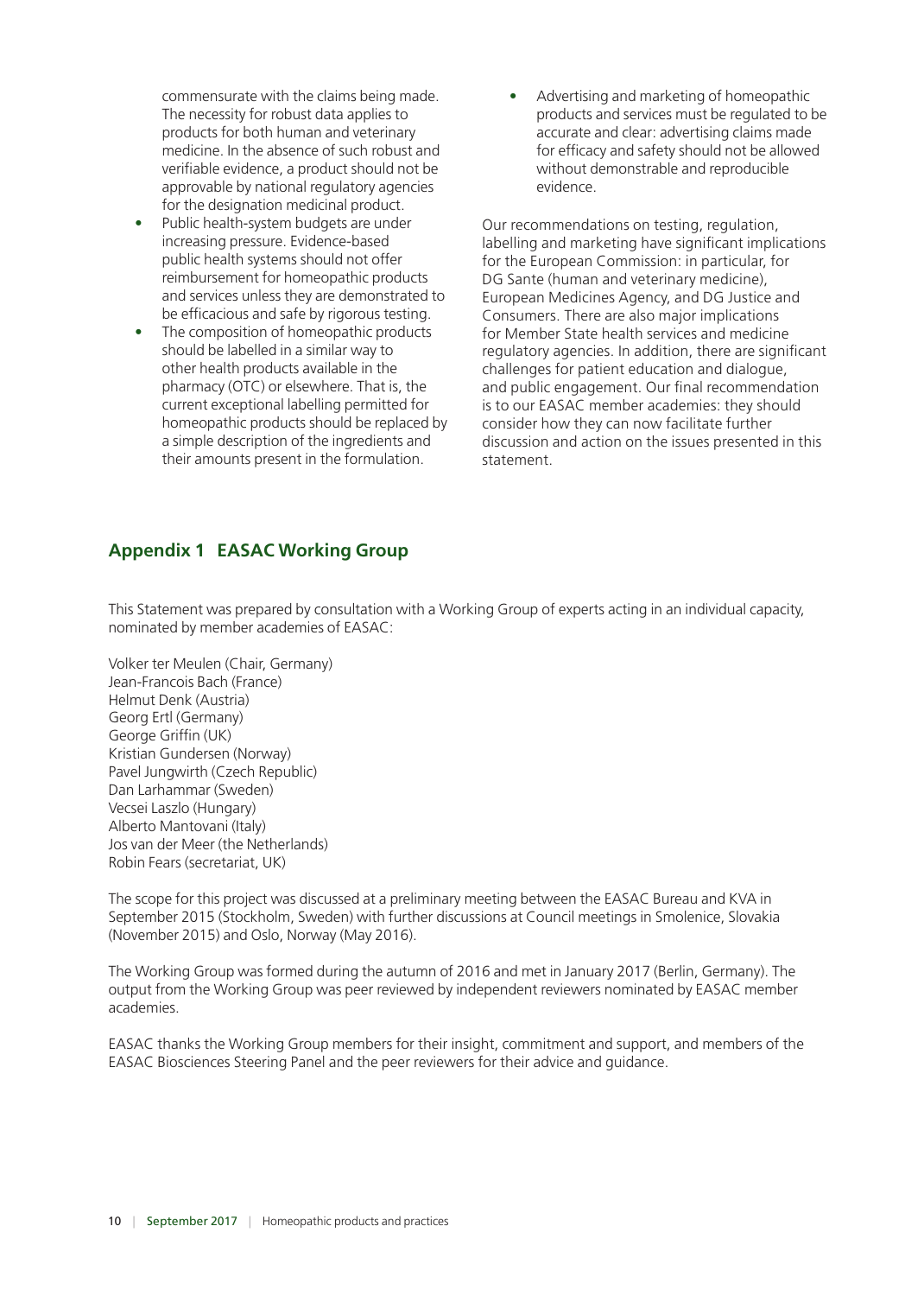#### <span id="page-10-0"></span>**References**

Abbasi J (2017). Amid reports of infant deaths, FTC cracks down on homeopathy while FDA investigates. *Journal of the American Medical Association* **317**, 793–795

Angell M and Kassirer KJ (1998). Alternative medicine – the risks of untested and unregulated remedies. *New England Journal of Medicine* **339**, 839–841

Anick DJ (2004). High sensitivity <sup>1</sup>H-NMR spectroscopy of homeopathic remedies made in water. *BMC Complementary and Alternative Medicine* **4**, 15

Arendt F (2016). Journalists' attitudes towards homeopathy: survey data from Germany. *Focus on Alternative and Complementary Therapie*s **21**, 17–21

Aronson JK (2007). Concentration-effect and dose-response in clinical pharmacology. *British Journal of Clinical Pharmacology* **63**, 255–257

Cowan ML *et al.* (2005). Ultrafast memory loss and energy redistribution in the hydrogen bond network of liquid  $H_2O$ . *Nature* **434**, 199–202

Crawford L (2016). Moral legitimacy: the struggle of homeopathy in the NHS. *Bioethics* **30**, 85–95

Doehring C and Sundrum A (2016). Efficacy of homeopathy in livestock according to peer-reviewed publications. *Veterinary Record* **179**, 628

EASAC and FEAM (2016). Joint statement from the presidents on antimicrobial resistance. On www.easac.eu/ home/EASAC-news/detail-view/article/easac-and-fe.html

Fisher P and Ernst E (2015). Should doctors recommend homeopathy? *British Medical Journal* **351**, 14–15

Goldacre B (2007). Benefits and risks of homeopathy. *Lance*t **370**, 1672–1673

Grimes DR (2012). Proposed mechanisms for homeopathy are physically impossible. *Focus on Alternative and Complementary Therapies* **17**, 149–155

Hansson SO (2013). Homeopathy and consumers' right to know. *Journal of Internal Medicine* **274**, 493

House of Commons (2010). Evidence check 2. Homeopathy. UK Parliamentary Science and Technology Committee. On https://www.publications.parliament.uk/pa/cm200910/ cmselect/cmsctech/45/45.pdf

Jungwirth P (2011). Physical chemistry: water's wafer-thin surface. *Nature* **474**, 168–169

KVA (2015). Comments on report from Swedish Medical Products Agency (MPA) on homeopathic products. On http:// www.kva.se/en/News/2015/remissvar-om-homeopatiskalakemedel

NHMRC (2015). Statement on homeopathy. On https:// www.nhmrc.gov.au/\_files\_nhmrc/publications/attachments/ cam02\_nhmrc\_statement\_homeopathy.pdf

Nissen N *et al.* (2013). Public health ethics for complementary and alternative medicine. *European Journal of Integrative Medicine* **5**, 62–67

Podolsky SH and Kesselheim AS (2016). Regulating homeopathic products – a century of dilute interest. *New England Journal of Medicine* **374**, 201–203

Samarasekera U (2007). Pressure grows against homeopathy in the UK. *Lancet* **370**, 1677–1678

Shang A, *et al.* (2005). Are the clinical effects of homoeopathy placebo effects? Comparative study of placebo-controlled trials of homoeopathy and allopathy. *Lancet* **366**, 726–732

Smith K, Colquhoun D, Ernst E and Sampson W (editors) (2016). Special issue 'Complementary and alternative medicine (CAM): ethical and policy issues.' *Bioethics* **30**, 59–138

Stirnemann G, Wernersson E, Jungwirth P and Laage D (2013). Mechanisms of acceleration and retardation of water dynamics by ions. *Journal of the American Chemical Society* **135**, 11824–11831

Tallarida RJ and Jacob LS (1979). The Dose–Response Relation in Pharmacology. Springer-Verlag

Texeira J (2007). Can water possibly have a memory? A sceptical view. *Homeopathy* **96**, 158–162

TMR (2016). Homeopathic products market – global industry analysis, size, share, growth, trends and forecast 2016-2024. On http://www.transparencymarketresearch.com

Vogel S, Zimmermann N and de Joncheere K (2016). Policy interventions related to medicines: survey of measures taken in European countries during 2010-2015. *Health Policy* **120**, 1363–1377